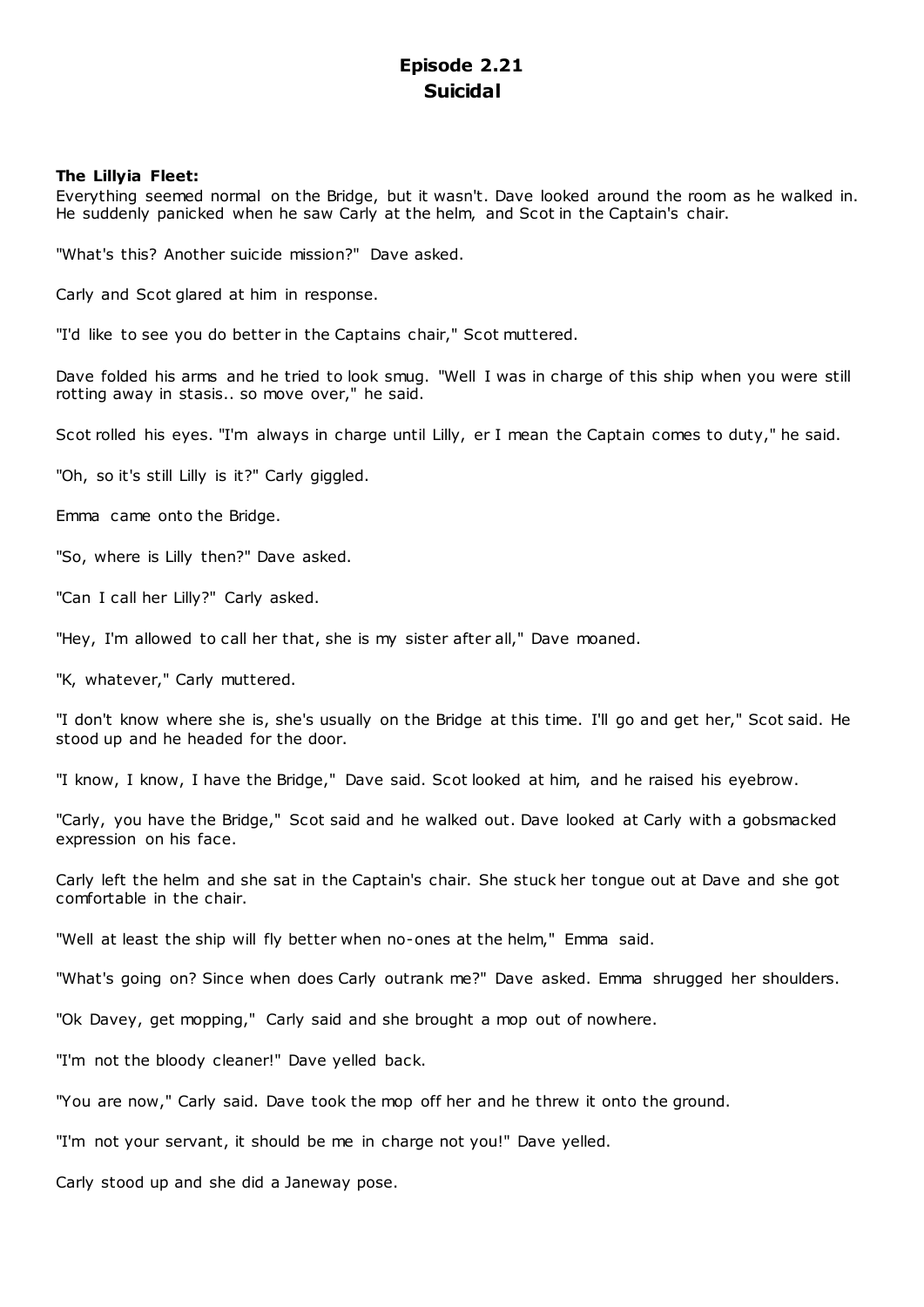"I'm in charge, so deal with it!" Carly yelled. Dave pushed her like kids usually do. Carly pushed back. This went on for another ten minutes.

Emma groaned. "Looks like I'm the only mature one here." She brought out a bottle of Cherry Coke. After the first sip she was instantly hyper.

# **Not far from Lilly's Quarters:**

Scot was wandering down the corridors getting more worried by the minute. He hated having to talk to Lilly since she was still at his throat. He finally reached her door, and he slowly pressed the door chime.

He waited for a few seconds, but nobody answered. He punched in a password on the door panel. The door opened.

"Predictable Lilly," he muttered to himself as he walked into the room.

The room was dark as he made his way in. He headed straight for the bedroom, the door opened and he went inside.

He instantly rushed over to the computer and he pressed in a few commands.

In: "Transporter Room here."

"Listen, you're going to have to beam the Captain to Voyager's Sickbay, we have a medical emergency," Scot said in a frantic way. He looked back over at Lilly, she was lying on her bed with blood on her throat. He then saw a blood covered knife in her left hand. "Actually, beam me there too," Scot said.

It wasn't long before Scot and Lilly beamed away.

# **Voyager, the Bridge:**

Kathryn walked over to Tom who was looking a little uneasy. She put a hand on his shoulder.

"Are you ok, Tom?" she asked.

"Yeah, it's just a little hot in here that's all," Tom replied.

"It is? It seems pretty normal to me," Kathryn said.

"Must be just me then," Tom muttered.

Kathryn looked around the Bridge, she noticed that a few people were missing. She walked over to Chakotay.

"Chakotay, where is Harry, James and Jessie?" Kathryn asked.

"I don't know, they must've slept in, I'll contact them if you want," Chakotay replied.

Kathryn nodded, and she sat down in her chair.

# **Sickbay:**

Doctor Jones has his hands full. Lilly was lying on one biobed, Harry was unconscious on another, and so was Jessie.

"Would both of you just go into my office. I can't treat them if you're talking to me!" Doctor Jones yelled angrily. James and Scot walked off, and they quickly headed to the office. Doctor Jones rolled his eyes and he shook his head. "Why can't it be single people, and people who don't have close friends who come into Sickbay," he muttered to himself.

"Hey, I'm not going out with Lilly," Scot said from the office.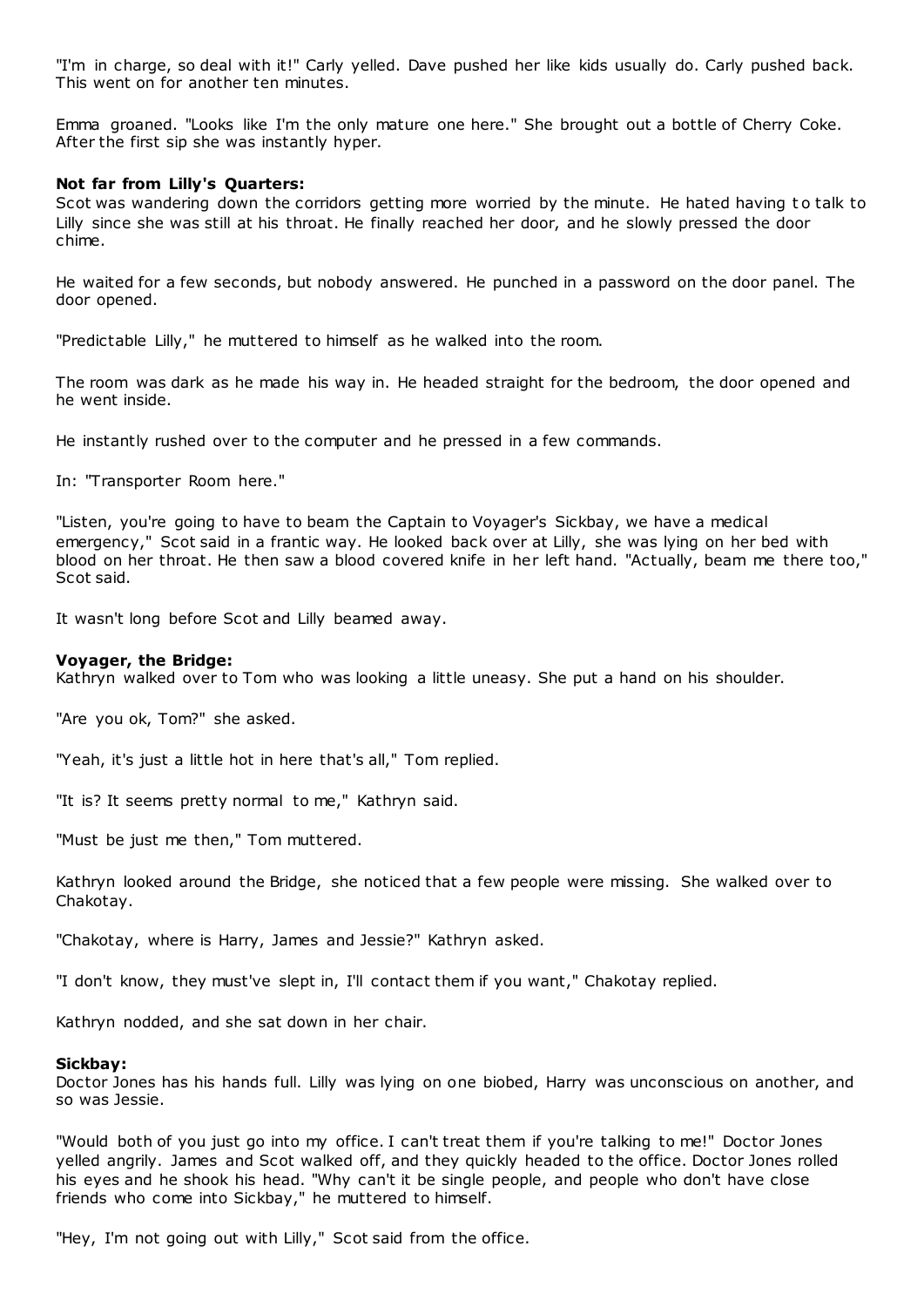"Ok, whatever," Doctor Jones muttered.

Lee rushed into the room. "Hi Jones, reporting for duty," he said.

"Finally, I want you to scan Harry and Jessie. For some weird reason they won't wake up from what looks like to be nightmares. Find out what's wrong, and tell those idiots in my office. I'll treat Lilly," Doctor Jones said.

"Aye aye, Doc," Lee said and he went over to Harry first.

Harry was twisting and turning in his sleep, and Lee tried to keep him still as he tried to scan him. He then went over to Jessie, who wasn't as hard to keep still.

Lee then headed into the office. "Ok boyfriends.. " Lee started. He laughed nervously as the two guys just glared at him. "Forget I said that," Lee said.

"Why are you telling me? I don't even know that other guy," Scot asked, and he walked away.

"Oh, I thought Doc told me to, oh never mind. According to the tricorder Jessie and Harry are just having trouble waking up from their nightmares. I'll have to use drugs to wake them up," Lee said.

"Why can't they wake up?" James asked.

"God only knows, I'll find out if you want," Lee replied.

"Wake them up first," James said.

"Ah, ok then. Who is that other guy then, I thought he was a friend of Harry's," Lee asked.

"Lilly's stalker I think," James replied.

"Hey! I heard that, we were just good friends," Scot grumbled.

Lee laughed slightly. "Sounds familiar, huh James?" Lee asked. He quickly backed out of the office after receiving another glare.

# **The Lillyia Bridge:**

Emma was once again asleep on her station. Dave and Carly were still fighting.

In: "Voyager to the Lillyia, respond."

Emma jumped awake, and she pressed a few buttons. The viewscreen showed the Voyager Bridge. Carly and Dave quickly stopped fighting and they tried to look normal.

"Just thought that I should tell you that Lilly is in our Sickbay, and so is your first officer," Kathryn said.

"Sickbay? What for?" Dave asked.

"Doctor Jones believes that she attempted suicide," Kathryn replied.

"Suicide? That doesn't sound like her," Dave muttered.

"Cool! How did she do it?" Emma asked.

"She slit her throat," Kathryn replied.

"Cool, this I gotta see," Emma said.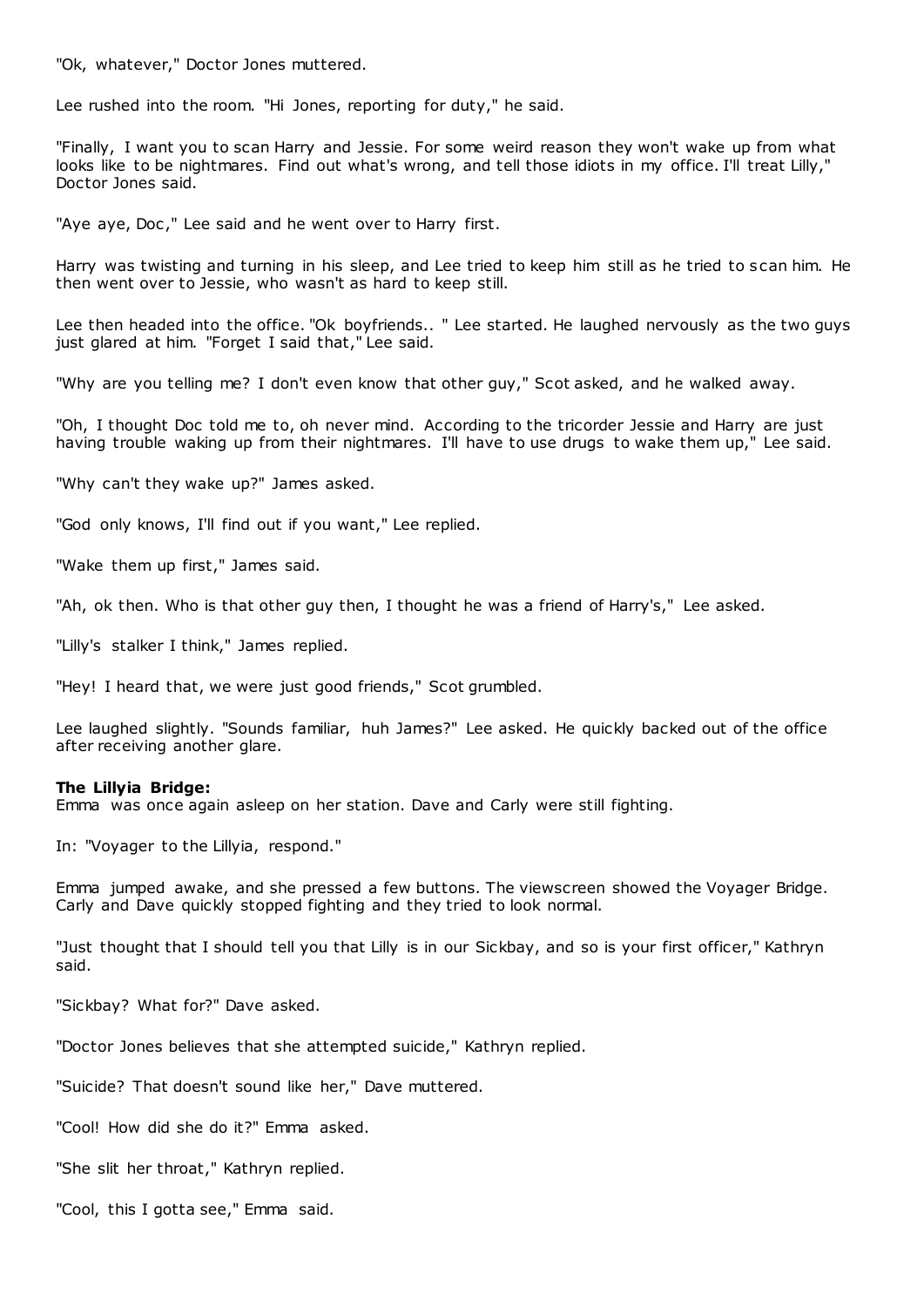"You're a nice friend," Carly muttered.

"Why is Williams in Sickbay?" Dave asked.

"He was the one who found her," Kathryn replied.

"Oh, ok," Dave muttered.

# **Sickbay:**

Doctor Jones finished treating Lilly, and he was in the process of reviving her.

Lee was injecting Harry and Jessie with something. It wasn't long before they both woke up. James and Scot snuck back into the main part of Sickbay.

Harry and Jessie looked around all confused.

"How did I end up here?" Harry asked.

"We had a bit of trouble waking you up," Lee replied.

James and Scot came over to Harry, Jessie and Lee.

"Did you have a bit of a nightmare?" James asked.

"How did you know?" Jessie replied.

Lee sniggered. "You both were kinda tossing and turning in your sleep," he said.

Jessie and Harry went bright red.

"What happened?" James asked.

Jessie blushed even more, but Harry seemed to calm down.

"I dreamt that Tom were in an alien prison camp. It was like I was reliving it," Harry replied.

Everyone looked Jessie's way.

"What about you?" Lee asked with interest.

"Nothing that could interest any of you," Jessie replied.

"It must've been embarrassing," Scot muttered as he folded his arms.

"No, of course not," Jessie stuttered.

Harry and Lee tried to keep a straight face.

"Maybe you'd feel better if you just told me later," James said.

Jessie laughed nervously, but shook her head.

"Wow, it looked like she was having a less frightening dream than Harry did, yet she doesn't want to say what happened," Scot said.

"Maybe she was having one of those silly dreams that only kids have," Lee said.

"Not true, at all," Jessie said.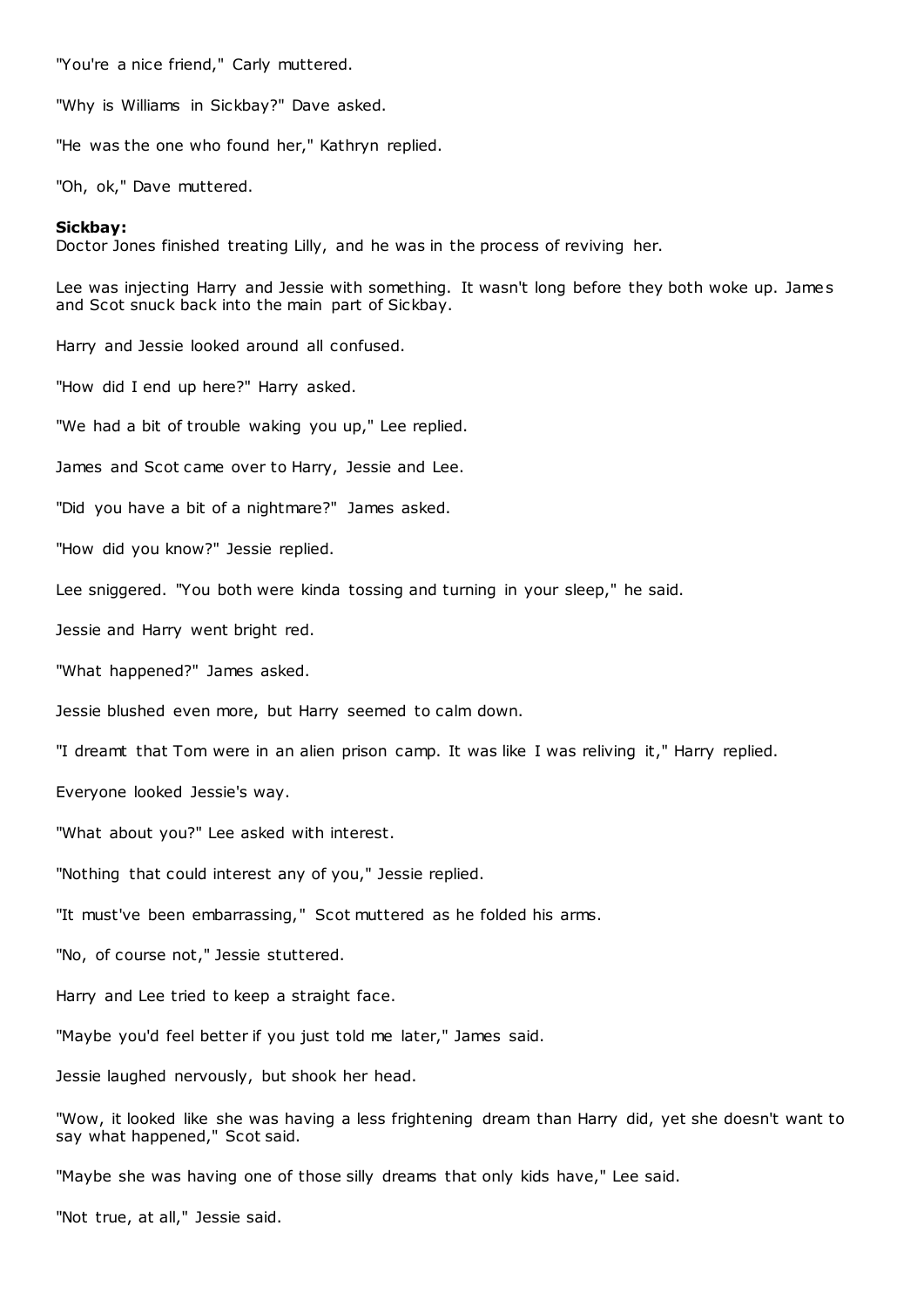"Seriously though, you're going to have to tell us. It might have something to do with why you and Harry couldn't wake up," Lee said.

"Well it was like Harry's, it was like reliving something that's happened in my life which I don't remember," Jessie said.

"I got it!" Lee exclaimed suddenly. Everyone looked at him. "Maybe, for some odd reason, she's remembering what happened during the love spell. That's why she won't even tell Jamesy here."

Jessie went bright red again, and she shook her head. "Good theory, but the wrong one," she said.

"Damn, I would've considered sleeping with James during a lovespell, after a lot of vodka, a nightmare," Lee said.

"Hey!" James snapped.

"Well it's probably true," Lee said. James slapped him in the back of the head.

"You said too much," Scot muttered. All he got for a response was a groan.

Doctor Jones managed to revive Lilly, and he woke her up. Scot went over to them.

"She'll be just fine thanks to my medical expertise," Doctor Jones boasted.

"What the hell am I doing here?" Lilly asked.

Doctor Jones looked nervously at Scot.

"You were found in your quarters with a slit throat," Doctor Jones replied.

Lilly instinctly felt the front of her neck. "Who the hell did it?" she asked.

"Erm, I found the knife in your hand," Scot replied.

"You're not thinking I did it?" Lilly asked in disbelief.

"According to the sensors there was no one else in your quarters all last night," Doctor Jones replied.

"Oh come on, why would I try killing myself?" Lilly asked.

"I don't know, that's what I want to find out," Doctor Jones replied.

Lee came over to Doctor Jones. "Doccie, I think I have something," he said.

"Don't call me that, what have you found?" Doctor Jones asked.

"Well I've found out that Harry and Jessie weren't having nightmares," Lee replied.

"They weren't, what was it then?" Doctor Jones asked.

"My guess is they were having flashbacks, while still asleep," Lee replied.

"Hmm, this is strange. Give them one of those monitors, I want to see what they see," Doctor Jones said.

"Ohno, you're not giving me one of those things!" Jessie yelled from where she was.

"I don't think you should with Jessie, she was so embarrassed by what she saw that she didn't want to tell us," Lee said.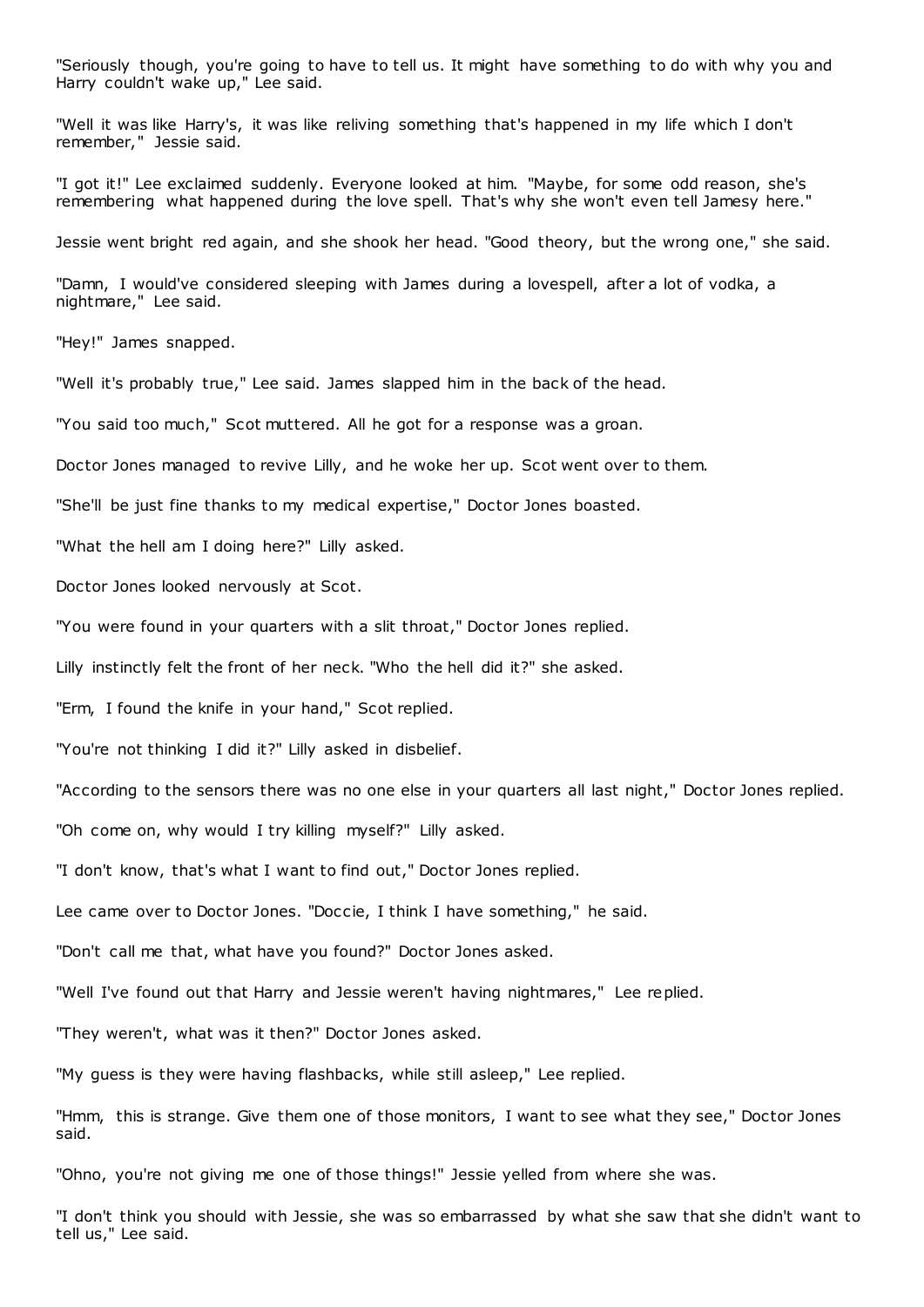"Well I want to know why we couldn't wake them up. I'm thinking these flashbacks will have something to do with it," Doctor Jones said.

# **The Ready Room:**

Kathryn was sitting at her desk drinking her second cup of coffee of the day. The door chimed.

"Come in," she said.

Doctor Jones walked in holding a PADD, and he went straight up to the desk.

"Captain, my status report," he said, and he handed the PADD to Kathryn. She took it off him, and she read it.

"So Lilly claims that she can't remember anything after going into her quarters last night," Kathryn said.

"Yes Captain, there's more," Doctor Jones said.

Kathryn continued to read the PADD. "Harry and Jessie had flashbacks, of what?" she asked.

"Mr Kim claims he had a dream about a prison with the only escape being a chute, Jessie won't say what she saw," Doctor Jones replied.

"A chute? That happened but he and Tom weren't the ones in this prison, it was James and Jessie," Kathryn said.

"What do you expect, they're the writers favourite characters," Doctor Jones muttered.

"My point is, that there's nothing that happened to him that could make it seem like a nightmare. Why won't Jessie tell you what happened in her flashback?" Kathryn asked.

"I have a theory that it was something embarrassing," Doctor Jones replied.

"Oh, I see," Kathryn muttered.

"Well I've put a monitor on both Harry and Jessie, so if they have more flashbacks I'll know about it," Doctor Jones said.

"Right. Is Lilly ok now?" Kathryn asked.

"Yes, and I'm finding it difficult to believe that it was suicide. For one thing there is no reason why she should, and secondly I scanned her, she doesn't seem to be suffering from depression," Doctor Jones replied.

"Something strange is happening here," Kathryn muttered.

In: "Bridge to Doctor Jones, you'd better get here quic kly!"

Doctor Jones rushed out of the room, Kathryn followed him.

Triah was lying in the middle of the floor, trying desperately to breathe. Doctor Jones pulled a tricorder out and he scanned her quickly.

"I don't understand it. Somebody beam us to Sickbay quickly," Doctor Jones said.

Tuvok nodded, and he worked at his station. Doctor Jones and Triah dematerialised.

"Chakotay, are you thinking what I'm thinking?" Kathryn asked.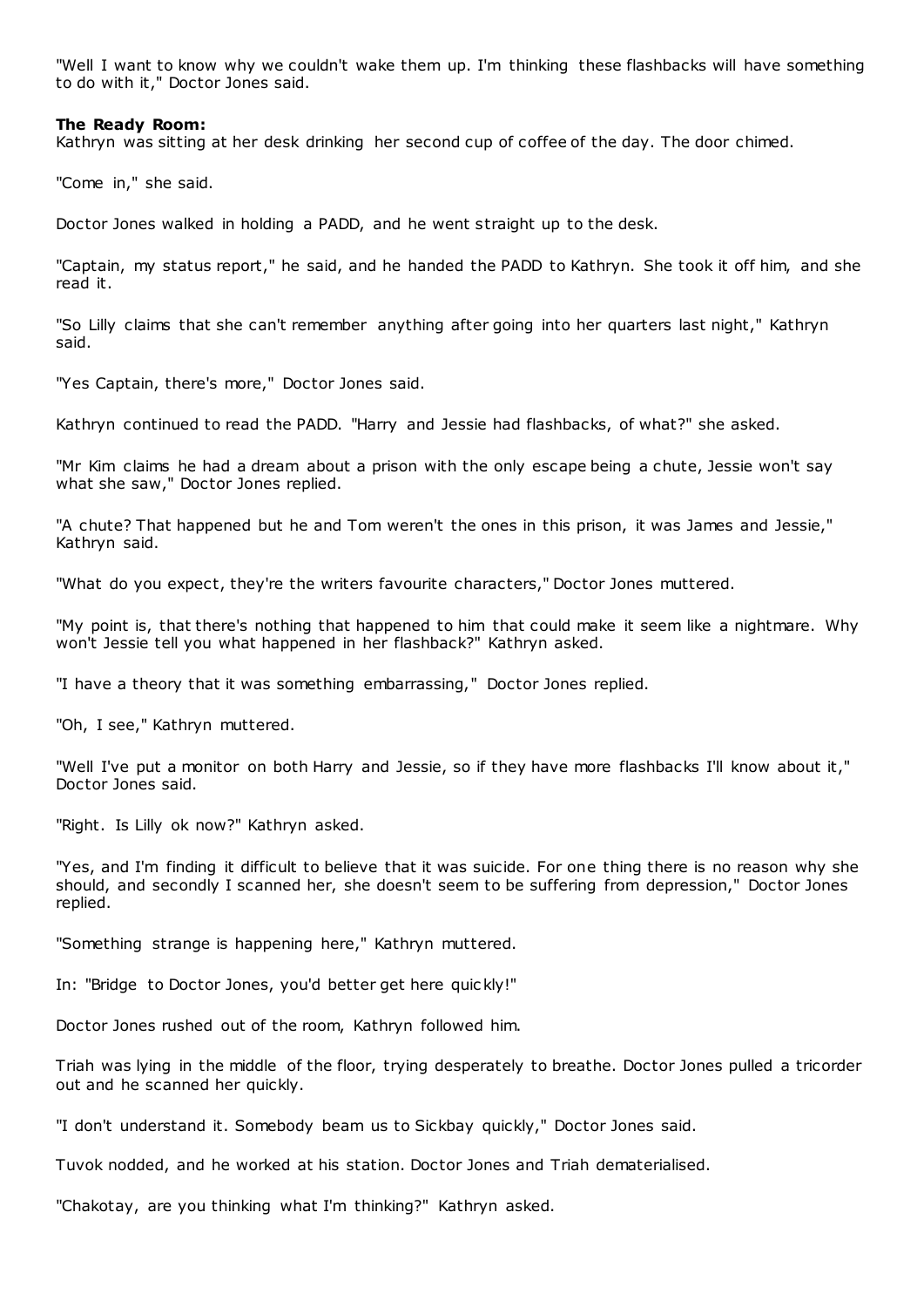"So far everyone who's affected were in that awaymission a few months back," Chakotay replied.

"My thoughts exactly. Contact Emma and James, tell them to get to Sickbay as soon as possible. Tom, you should go too," Kathryn said. She turned towards Tom.

Tom was just about to leave his station when it suddenly set a light. He backed away quickly, but a strange mini lightning bolt came from the console and it hit him in the face. He screamed and he collapsed onto the ground. Horrific burns covered his face and neck.

Kathryn and Chakotay rushed over to him. Chakotay looked at the console, it seemed perfectly normal. Kathryn turned to Tuvok.

"Beam Tom to Sickbay, now!" she commanded. Tuvok nodded, and Tom beamed away not long afterwards.

Chakotay went over to the helm, and he worked at it.

"I don't understand, there's nothing wrong with it," he said.

"But we saw it set alight, how come it's acting normally now?" Kathryn asked.

"I don't know," Chakotay muttered.

# **Sickbay:**

Emma came in through the main door, and she met up with James, Jessie, Lilly and Harry.

"Can someone tell me what's going on?" she asked.

"Beats me. Triah arrived here unable to breath, then Tom came in looking like he'd been set on fire," James replied.

"Cool, barbecued meat!" Emma squealed.

Everyone who heard her shuddered at the thought.

"Supposedly everyone who had to deal with that murderous shapeshifter might be infected," Jessie said.

"So how come nothing's happened to me and James yet? I want something to happen to me," Emma moaned.

Doctor Jones and Lee finished treating Triah and Tom. Doctor Jones came over to the others. Meanwhile Scot was still hanging around like a dope.

"I'm glad you're all here," Doctor Jones said.

"What happened to Tom and Triah?" Jessie asked.

"For some unknown reason Triah's lungs weren't getting any oxygen. Plus I found water inside of her lungs," Doctor Jones replied.

"Sounds like she nearly drowned," Lilly muttered.

"Precisely. According to the Captain, Tom's console suddenly was set on fire, and a lightning bolt came from it and hit him in the face. He had severe burn wounds on his face and neck," Doctor Jones said.

"How come what happened to me and Jessie wasn't as bad as this?" Harry asked.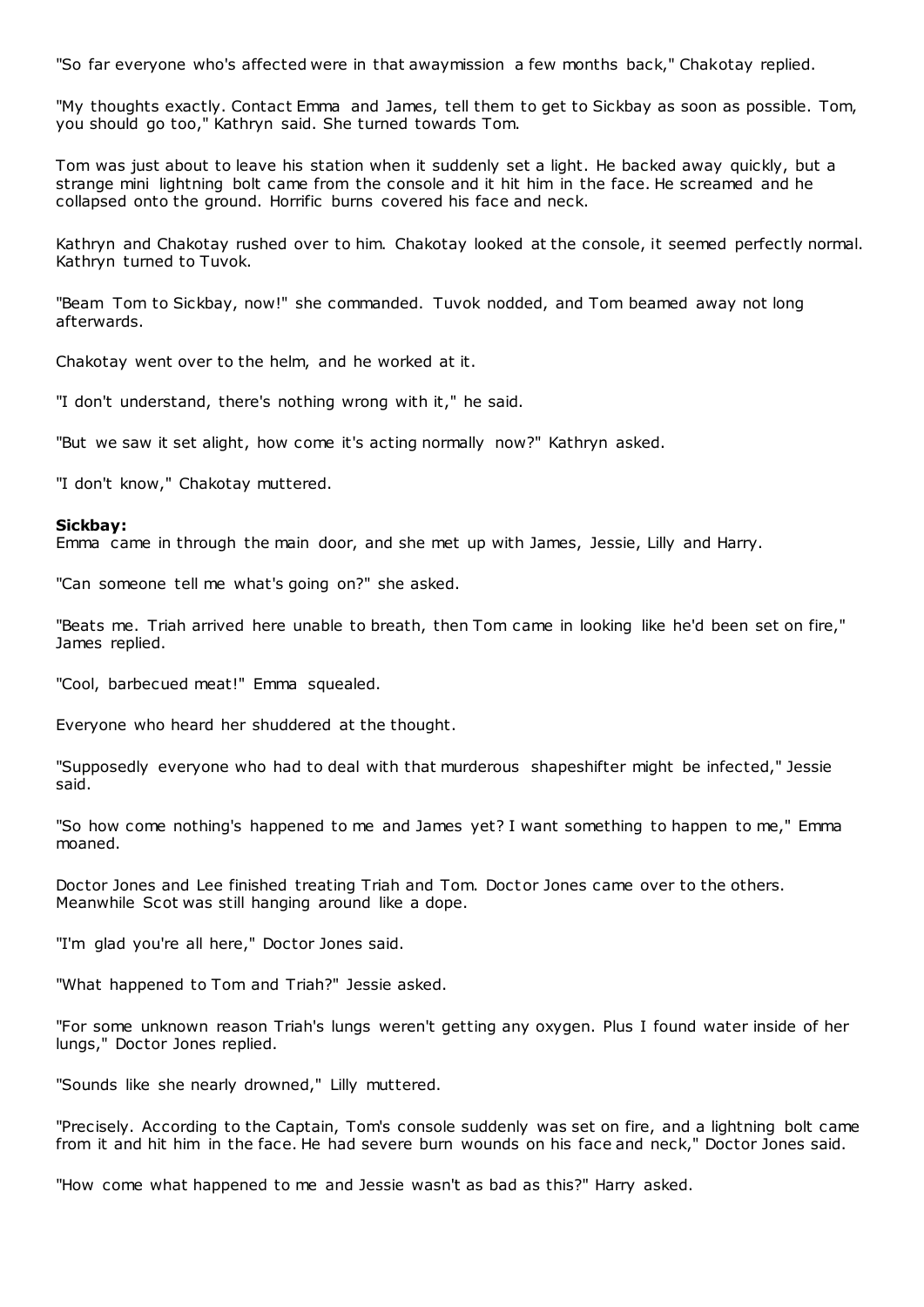"I honestly have no idea, I hope nothing else happens to the two of you. But what I'm worried about the most is Emma and James. Nothing's happened to them yet," Doctor Jones replied.

"Damn my luck," Emma muttered.

"I'd say you are lucky that nothing's happened to you yet, Emma," Lilly said.

"Ok, whatever," Emma said sarcastically.

"I'm going to give you all monitors so I will be notified when something is happening. I can't keep you in Sickbay because I don't know how long it'll be until something happens," Doctor Jones said.

The group groaned. Doctor Jones gave everyone but Harry and Jessie a monitor. "The one you two are already wearing should be just as affective," Doctor Jones said.

# **The Mess Hall:**

Harry, Lilly, Emma, James and Jessie were sitting at one of the tables near the galley.

"So are you ever going to tell us what happened in your flashback?" Harry asked.

"Hell no," Jessie replied.

The group sat in silence for about five minutes. Jessie stood up and she went over to stand behind James. She looked around nervously, the others stared at her oddly.

"Are you ok?" James asked as he looked up at her.

"Stupid question, of course I'm ok," Jessie replied. She walked over to the galley and she looked around for something.

"Are you thinking what I'm thinking?" Harry asked the group.

"Chain-saw?" Emma said in her usual child-like, quiet and innocent voice.

"Obviously not," Harry muttered.

Jessie came back over to the others, she put something in her pocket as she did so. She watched everyone who went passed her. Harry stood up and he walked over to her.

"Are you ok, Jess?" he asked.

Jessie quickly pulled whatever she put in her pocket back out again, and she pointed it at Harry's neck.

"Er... a simple yes would of been better," Harry muttered as he looked down at the small kitchen knife that was being held in front of his neck. Everyone else at the table stood up quickly.

James went up behind Jessie, and he tried to get her to lower the knife. She lost her temper and she threw the knife to the ground. Everyone else backed away from her.

"What's wrong?" James asked her. Jessie turned around quickly and she slapped him hard in the face.

"You idiot! You know exactly what's going on?" Jessie screeched.

Everyone backed away a few more metres.

James tried to put his hands on her arms to calm her down.

"What are you doing? They're all going to kill us!" Jessie yelled.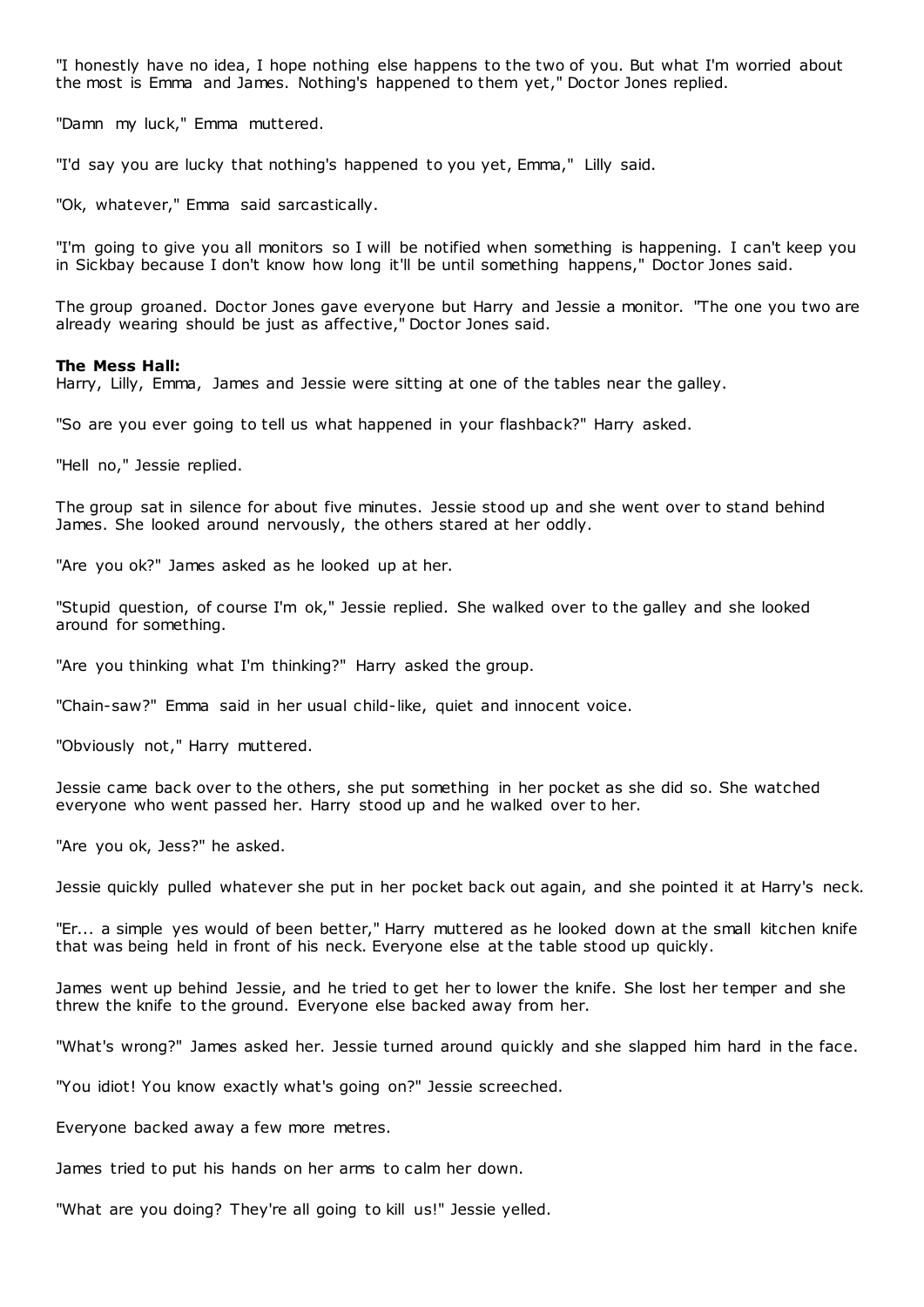"Who are?" James asked nervously.

"Everyone, we have to escape," Jessie replied.

Suddenly James felt like something sharp was hammered into his left hand. He slowly removed his hand from Jessie's arm, which was now covered in blood. Suddenly the same feeling came over his right hand too.

"Cool!" Emma squealed. Suddenly the same thing happened to her left hand. She looked at it, blood was gushing from a large hole that was starting to form in her hand. "Ok, not so cool," she muttered. The same hammering feeling came over her right hand.

James then collapsed onto the floor. Jessie was about to go to his aid when she felt something punch through her thigh. She fell forward onto the ground. People behind her saw the wound forming and bleeding.

"Where the hell's that bloody Doctor?" Lilly asked everyone. She tapped her commbadge. "Jones, where the hell are you?"

In: "Don't worry, Lilly, I'm beaming them up now."

"Beam us all there," Harry said.

Emma screamed as a second hammering through the hands took place. She collapsed onto the ground just before the group dematerialised.

# **Sickbay:**

Doctor Jones and Lee instantly went to treat the three new patients. The others just watched.

Doctor Jones used a regenerator to heal James' hand, but nothing happened. Doctor Jones tried the other hand, but the same thing happened.

"Doc? Emma's hands won't regenerate," Lee said.

Doctor Jones went over to Lee and Emma. "If we don't seal the wounds they'll bleed to death," he said.

"We should do it the old fashioned way. I'll get replicating," Lee said and he rushed over to the replicator. Doctor Jones went over to treat Jessie.

Lee came back over with armfuls of bandages. "Good, you do both of them while I treat Jessie," Doctor Jones said.

Harry looked at Lilly. "I think we should try and help," he said.

"Right," Lilly said in response. She and Harry went over to Lee, and they took some of the bandages off him.

"Thanks guys, you do Emma," Lee said, and he quickly tried to wrap the available bandages around James' left hand. Lilly and Harry went over to Emma, and they did the same thing for her.

Doctor Jones finished treating Jessie, and he started to wake her. Once Lee had finished what he was doing, he quickly went over to the replicator.

"What are you doing?" Lilly asked as she and Harry worked.

"They've all lost a lot of blood, lets hope I'll be able to replicate enough blood for them," Lee muttered in response.

Doctor Jones sighed when he finished reviving Jessie. He turned to Lee as he finished with the replicator. "You did check to see.." Doctor Jones asked.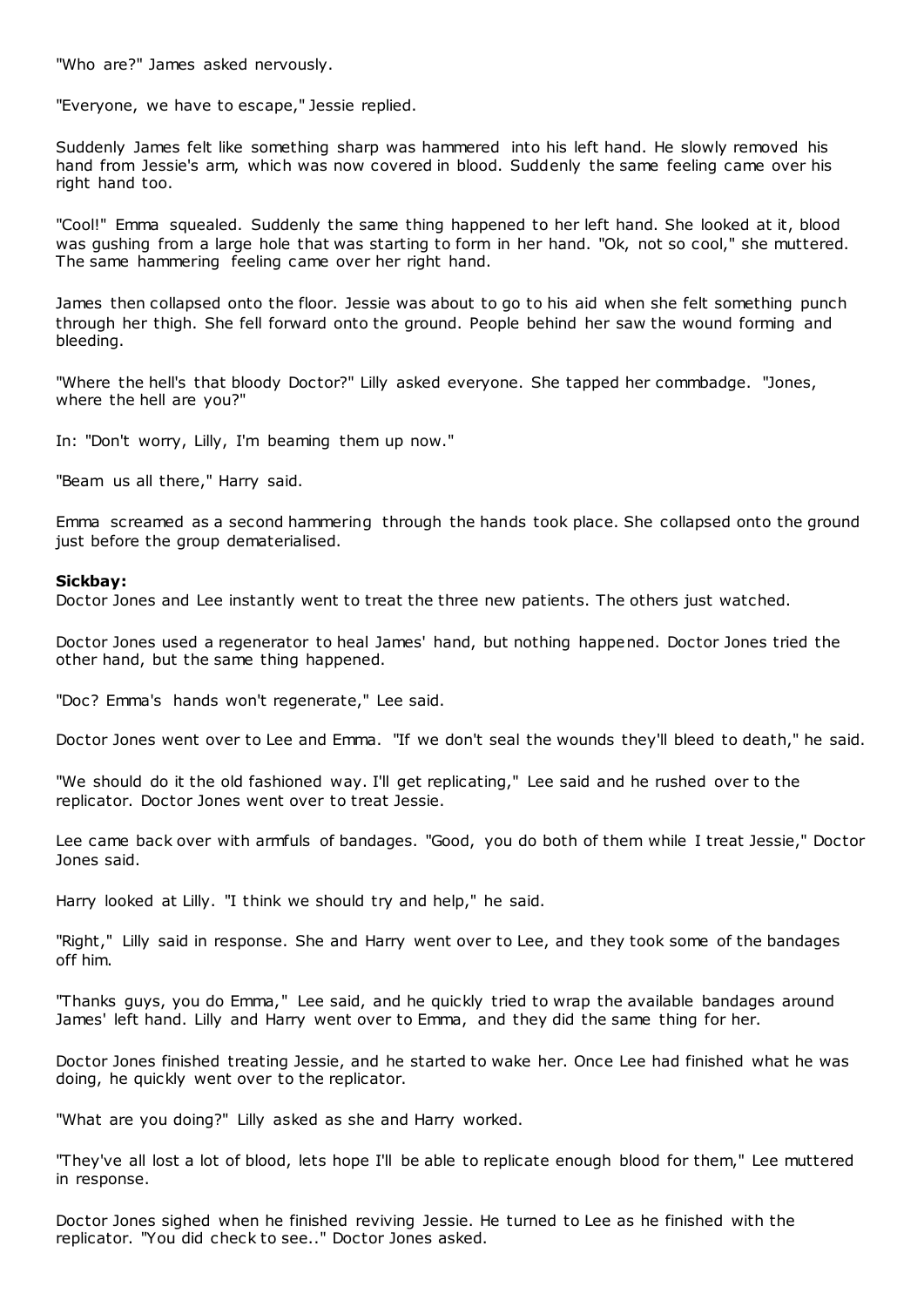"Yeah, yeah I checked their blood types this time," Lee muttered. He handed a certain amount to Doctor Jones, and he went back over to James.

# **The Ready Room:**

Kathryn and Chakotay were sitting on the sofa just talking about nothing in particular.

In: "Jones to Janeway."

Kathryn tapped her commbadge. "Yes?" she replied.

In: "Captain, we've had another incident, our suspicions were correct."

"I'm on my way," Kathryn said. She and Chakotay stood up and they headed out of the Ready Room.

# **Sickbay:**

Everything had calmed down, Lee was playing around with the computer station, Lilly and Harry were standing around doing nothing, and the rest of the group was lying on biobeds. Most were conscious.

"Everyone that went down to the shapeshifter planet has had at least one strange thing happen to them. In the Mess Hall both James and Emma got holes punched through their hands by an unknown force. Also, Jessie got stabbed in the leg by an invisible knife," Doctor Jones said.

"What the hell could cause this?" Chakotay asked.

"Frankly Commander, I have no idea. If we weren't so far away I'd suggest going back to the planet to find out," Doctor Jones replied.

"Can I talk to any of the three?" Kathryn asked.

"Emma & Jessie's still unconscious, you can talk to James if you want," Doctor Jones replied. He headed over to James' biobed. The pair followed Doctor Jones. "Make it quick, all three of the patients are still rather weak after the blood transplant," he said and he walked away.

"What happened?" Chakotay asked.

"Jessie started acting funny, then it felt like something was forced into my left hand," James replied.

"Funny, how?" Kathryn asked.

"She seemed to think that everyone was trying to kill us," James replied.

Kathryn looked at Chakotay briefly, and they both walked over to Harry and Lilly.

"I want you two to stay in Sickbay with the others. At least if something else happens you won't have to go far," Chakotay said.

"How long will it take, if one of your ships went at it's highest speed, to get back to the planet?" Kathryn asked.

"The fastest the Z5 can go is warp 9.9, I'd say two days," Lilly replied.

"Well, we'd better be going back to the Bridge. Lilly, contact the Z5 and tell them to head back to the planet," Kathryn said.

"But I'm not leaving Scot, Carly or my brother in charge of my ship for four days," Lilly said.

"Fine, I'll send over a volunteer to keep an eye on them," Kathryn said. She and Chakotay walked out.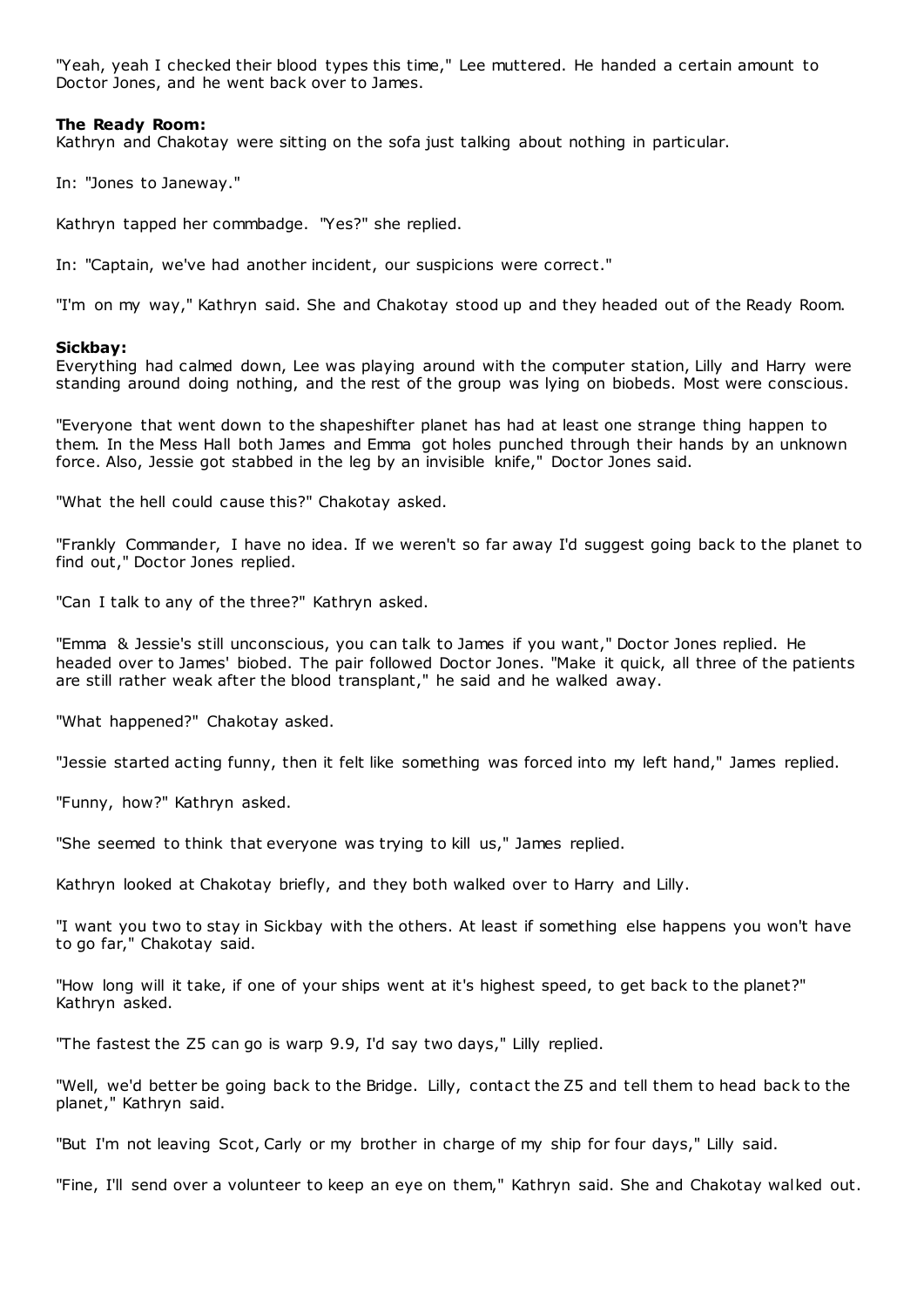# **The Lillyia Z5:**

"Great, looks like I'm going to be bossed around by another girl," Scot moaned.

"Look at it this way, at least it isn't Carly," Dave pointed out. Carly overheard and she pouted.

"Hey, this floor is mucky, somebody get mopping," Lena said from the command chair.

Scot looked at Dave. "No I'm not bloody mopping the floor! If Carly can't make me do it then a seventeen year old can't," Dave said angrily. Lena walked over to him.

"Get mopping, or I'll turn you into a rug," Lena growled.

"How are you going to do that, he doesn't have any fur," Scot asked.

"Very easily, I tie him to a railway line on the holodeck. Take the safeties off, and send in about five trains," Lena replied.

"I'll get mopping," Dave muttered, and he picked up the nearest mop.

Lena went back over to the command chair, and she put her feet up.

"I'm beginning to like it here," she said.

# **Back on Voyager**

#### **Sickbay:**

Doctor Jones was talking to Harry, Tom and Jessie were still unconscious, Triah, James and Emma were awake and they were talking. Lee looked around, he couldn't see Lilly anywhere. He rushed over to Doctor Jones.

"Doc, Lilly's gone," Lee said.

"Oh great. Computer locate Lilly Johnstone," he said.

*"Lilly Johnstone is outside Sickbay."*

Lee rushed out of the room, and he looked around. He was about to go back in when he saw that Lilly was on the ground, unconscious. Both of her wrists had been slit, and a few hyposprays were surrounding her body.

Lee dragged her back into Sickbay. "Suicide again, Doc," he said.

"Not again, put her on the biobed," Doctor Jones commanded. Lee eventually managed to pick Lilly up, and he carried her over to the nearest, clear, biobed. Doctor Jones started treating her.

Triah suddenly collapsed, like she did before. Lee rushed over to her. "Aw crap, not again," he moaned. He was about to pick her up when Harry rushed over and pushed him away. He was holding a strange pipe like object, which he started swinging around.

"Stay away, I won't let you hurt her," he said in a threatening voice.

"If you don't let me treat her, she'll die," Lee said.

James and Emma backed off when Harry kept hitting himself over the head with the pipe. He then knocked Lee out with it. Once he was out of the way he picked up Triah and ran off.

"Oh great, one of you contact Security, I'm busy," Doctor Jones said as he continued to treat Lilly.

Emma and James looked at each other briefly. Emma shrugged and she folded her arms.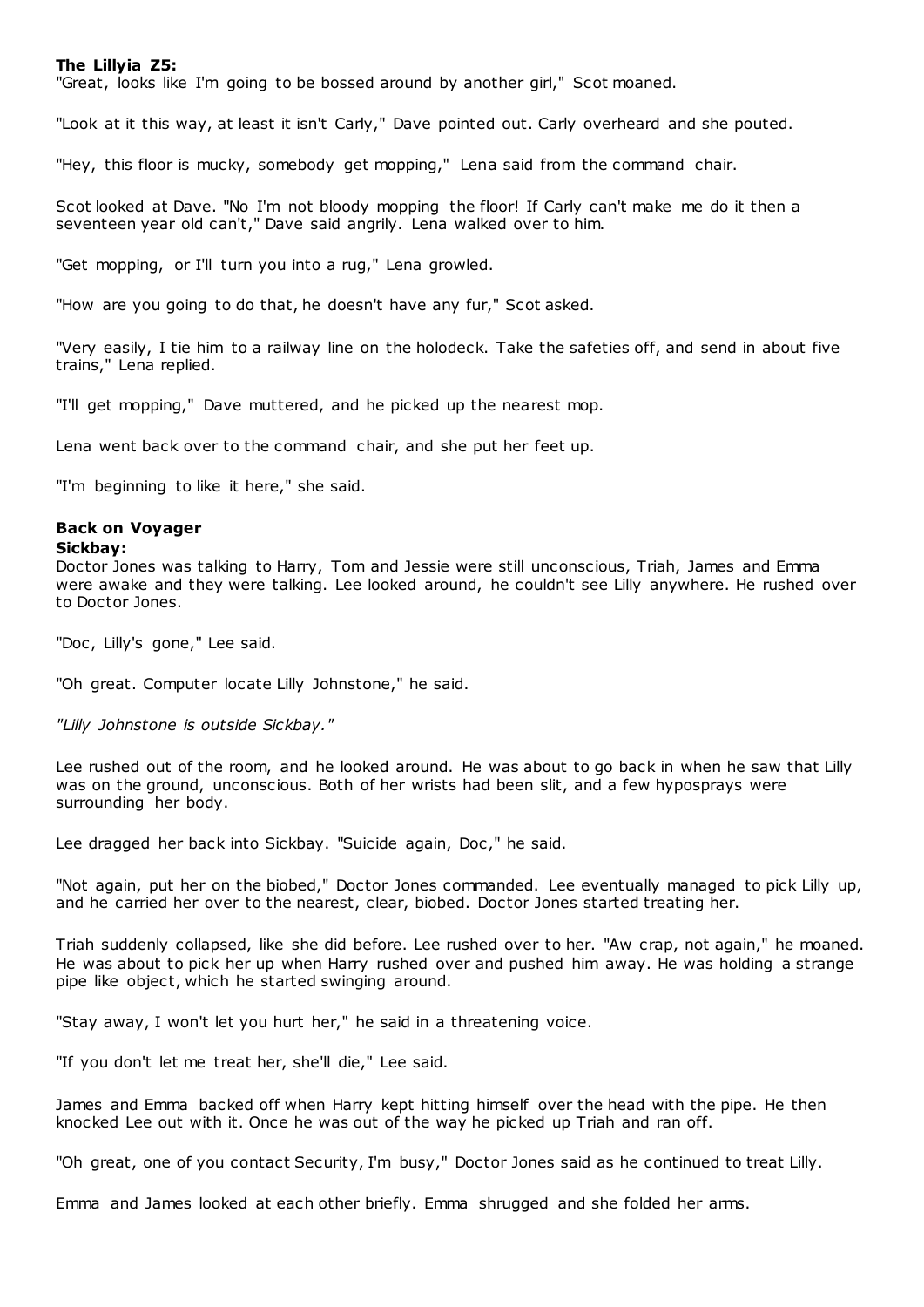James tapped his commbadge. "Stuart to Tuvok, Harry's gone loopy and he's taken Triah," he said.

In: "Loopy?"

"Just find them you stupid pile of s\*\*t!" Emma snapped.

In: "Very well. Tuvok out"

# **Ten minutes later:**

Doctor Jones went over to Tom's biobed. He grew a confused expression on his face.

"This is strange. The burns I healed have come back," he said. Emma and James came over to see for themselves.

Emma suddenly screamed and she fell onto the ground. Doctor Jones pulled out a tricorder, and he knelt down.

Emma knocked it out of his hands. "You stupid d\*\*\*head! You don't need a bloody tricorder!" she screamed. Doctor Jones looked at her, looking for a sign of a wound. He saw blood coming from her lower right leg. She screamed again, and blood started to come from her lower right leg too.

"Get me some more bandages," Doctor Jones commanded.

James looked around, and he spotted what was left of the pile of bandages. Suddenly he fell onto the ground too. Doctor Jones groaned, "I really need more assistants."

Right on cue Lee regained consciousness.

"Lee, get me those bandages, we're having yet another crisis," Doctor Jones ordered. Lee nodded while rubbing his head. He went over to the bandages but he nearly tripped over an unconscious James in the process. He eventually passed some bandages to Doctor Jones, and then he went over to James.

Doctor Jones wrapped the bandages around both of Emma's wounds, he noticed in the process that she was unconscious. He looked back at Lee.

"Well at least we were quicker than the last time, we won't need any blood transplants," Doctor Jones said. He picked Emma up, and he placed her onto the last remaining biobed.

"Er.. Doc, there aren't anymore biobeds," Lee pointed out.

"We'll have to leave him there for the time being. We really should make an extension to Sickbay," Doctor Jones said.

# **Meanwhile, Deck Four:**

Tuvok, and his Security team were wandering around the corridors. They were joined by a new recruit who didn't look too enthused.

"I don't see the point of the guns, Mr Poovok. There is no need for violence," Mick said.

"My name is Tuvok, and yes there is a need for the phaser rifles. According to Doctor Jones, Mr Kim is armed," Tuvok said.

"Ok, you guys can have the rifles. Changing to Kick Ass Mode TM," Mick said, he pressed the button on his remote. He threw off his usual sunglasses, and he threw off his leather jacket. "Ok, lets kick some a\*\*," he said. The other security officers suddenly started to feel very nervous.

"You'll still need your rifle, Mr Mick," Tuvok said.

"It's The Stone to you, pal," Mick said.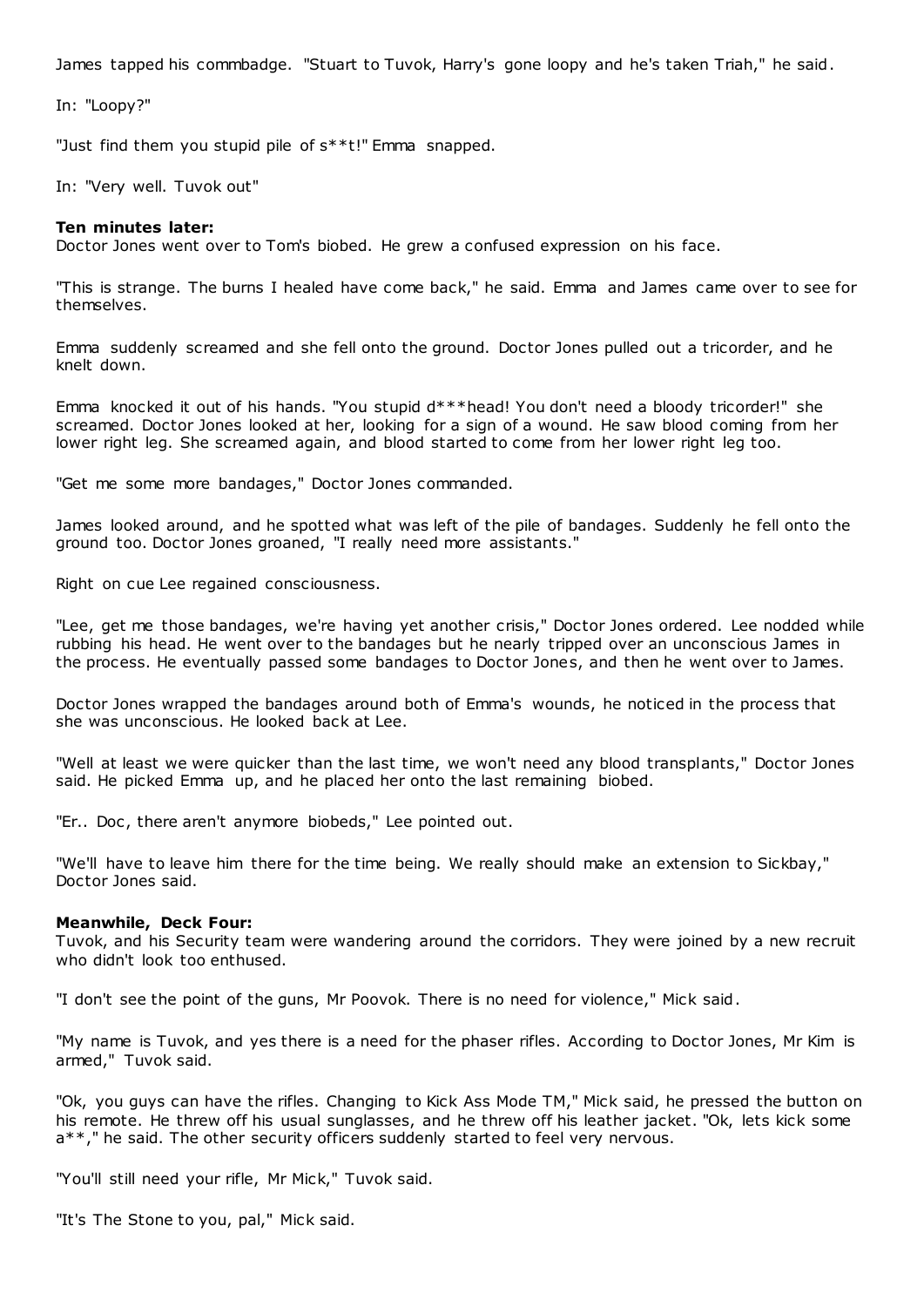"I don't see the point of naming yourself after a natural object," Tuvok said.

"Don't make me kick your a\*\*," Mick said.

# **Back in Sickbay:**

James and Emma were already awake, and so was Lilly & Tom.

"Bloody hell, Doc, why haven't you treated my face?" Tom asked.

"I did, but the burns came back. I can't explain it. It's the same with Emma and James. I can't heal their wounds either," Doctor Jones replied.

Jessie started to wake up, but only James noticed. He walked over to her.

"Where am I?" Jessie asked.

"Sickbay," James replied.

"Where?" Jessie asked. She tried to sit up, but the pain in her back forced her to lie down again. "What happened to me?" she asked nervously.

"Don't you remember? You were stabbed," James replied.

"No, I don't," Jessie said quietly. She looked around the room, she started shaking uncontrollably. She suddenly put her right hand on the back of his neck and she pushed him closer to her. They were only about a centimetre apart. "Please don't leave me here.. please!" she begged.

"Er... Doc?" James said desperately He tried to remove her hand from him and he managed to stand away from her. Doctor Jones came over.

"What's wrong?" Doctor Jones asked.

"She's really starting to scare me now. She doesn't know where she is," James replied.

Doctor Jones scanned Jessie. "This is strange, according to the tricorder she has a strange implant in her head, but when I try a different scan it isn't there," Doctor Jones said.

"The way she was behaving seemed familiar," James muttered.

"In what way?" Doctor Jones asked.

"I remember now, this happened in the prison years ago," James replied.

"At least with Jessie this actually happened to her, it doesn't explain Mr Kim," Doctor Jones said.

"Do you think that the implant thing you detected is the clamp?" James asked.

"I don't see how. I took it out over five years ago," Doctor Jones replied.

"Well the tricorder said it's there, but another scan said it wasn't. Maybe it's a part of the illness that tricks some scanners, a mutated virus that makes hallucinations actually real enough to hurt us," James said.

The Doctor looked put off, he scoffed in disgust afterwards. "That's the stupidest thing I've heard this hour. Viruses don't mutate like that." He turned away to tap on his tricorder, mumbling under his breath. "You watch too much TV Mr Stuart."

"Huh?" James said with a bemused stare.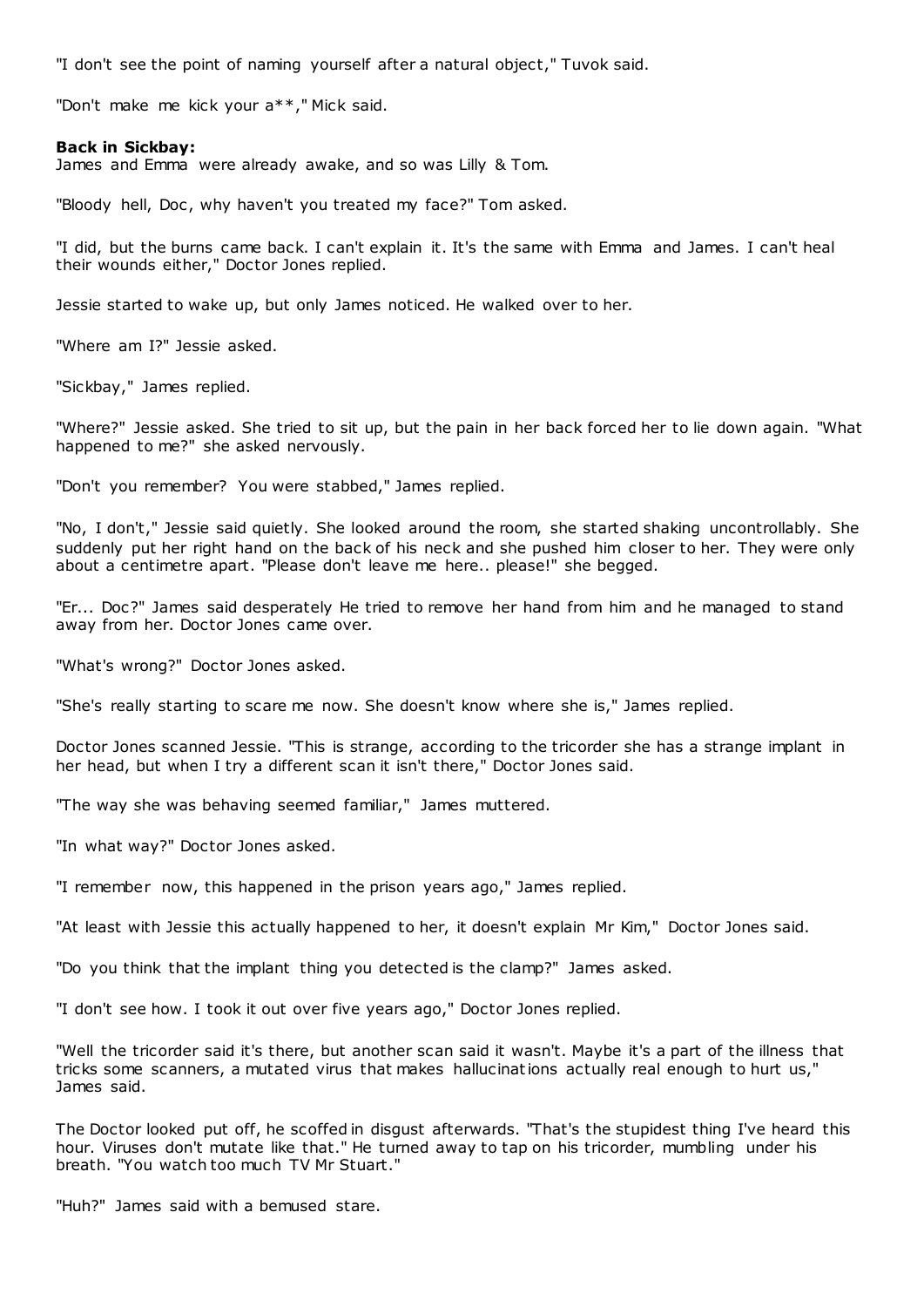The Doctor continued grumbling until he was done. "You can't heal a wound that doesn't exist. Objects don't vanish into thin air."

"Uh huh so, any ideas on how to cure everybody?" James said, his tone a little suspicious.

"Er... no. But we're getting somewhere, I have a theory," Doctor Jones replied. He walked over to Lee.

What they all didn't notice was Jessie fiddling with the nearest console. Suddenly she beamed away.

"What the...?" Doctor Jones muttered.

"Uhoh, that can't be good," James said.

"Somebody should go and find her before she causes any trouble," Doctor Jones said. As soon as he said that James tried to walk out in a hurry, but was slowed down by his injured legs. "I didn't mean you," Doctor Jones muttered.

"Don't worry Doc . Emma and James get the same injuries at the same time. If something happens to Emma we can beam him back here," Lee said.

"I suppose so," Doctor Jones said.

#### **Deck Four:**

Tuvok, Mick and the security officers looked around the corner. They saw Harry standing near Triah, who was lying on the ground.

"I'll attempt to talk to him," Tuvok said.

"Can't I kick his a\*\*?" Mick asked.

"No," Tuvok replied. He slowly walked over to Harry.

"Stay away!" Harry screamed.

"Mr Kim, protecting Triah will only do her more harm," Tuvok said.

"She's my friend, I won't let anyone touch her," Harry said.

"Mr Kim, she is dead. Can't you tell?" Tuvok asked.

"Stay away!" Harry yelled.

"You want to protect her, right?" Tuvok asked.

"Of course I do," Harry replied.

"Then let us take her to Sickbay. Then she can be revived," Tuvok said.

Harry looked at Triah, and he looked back at Tuvok.

"Ok, but if you try anything.. " Harry said.

"Can I kick his a\*\* now?" Mick asked.

"No," Tuvok replied. He tapped his commbadge. "Tuvok to Sickbay, we've found Harry and Triah. They'll be transported to you in a few minutes," he said. He nodded at the rest of his team. They worked at the nearest wall panel.

"You're no fun, Toothpick," Mick said.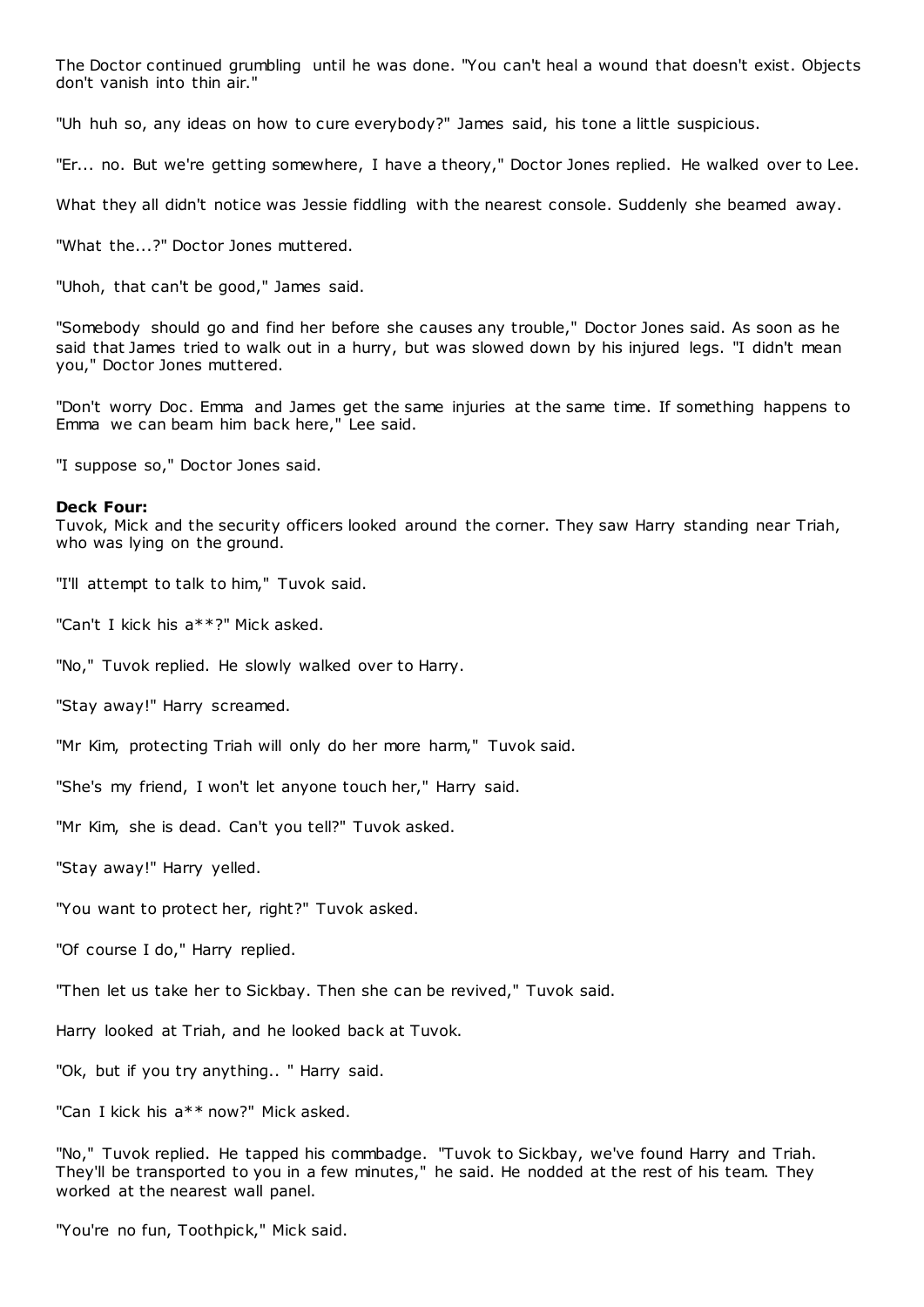"That's Tuvok," Tuvok muttered.

#### **Meanwhile, a Jeffries Tube on Deck Eleven:**

Jessie was sitting on her own near an open panel. She was fiddling with a bio neural gel pack. She heard the nearest door open, and she got ready to throw the gel pack at whoever came in.

"What are you doing in here?" James asked as he climbed into the tube.

Jessie lowered the gel pack, and she hid it behind her back.

"What have you done?" James asked as he looked at the open panel. Jessie looked at him with a childish, innocent face.

"Nothing," she said quietly.

"Come on, lets go back to Sickbay," James said.

"No, I want to stay here," Jessie said in a childish tone of voice.

"Then I'll go, shall I?" James asked, and he pretended to leave. Jessie grabbed his arm.

"No don't leave me on my own!" she cried.

"Well I'm going back to Sickbay, Jess," James said.

"I don't want to go back there, it's scary," Jessie said.

"Don't we all know," James muttered.

Jessie tried to sit up further but the pain in her back came back. "Who did this to me?" she asked.

"Nobody, it's not real. We don't know how it happened," James replied.

Jessie stared angrily at him. "It must've been you!" she yelled.

"Me?" James said in disbelief.

"You did it," Jessie said angrily. Totally forgetting about the pain in her leg, she jumped on him and she began shaking him roughly. "You twisted little  $b****rd!"$  she kept yelling as she did so.

"Jessie, stop it, why would I hurt you?" James tried to say while being shaken.

Jessie suddenly stopped, and she sat back where she was. She closed her eyes, and she sat quietly for a while. "Am I going to die?" she asked.

"No," James whispered.

"I don't like it here anymore," Jessie said. She opened her eyes, and she looked back at James. "You won't leave me here, will you?"

"No, I promise," James replied.

"I'm scared," Jessie whispered.

James sighed and nodded, holding his hand out for her to hold.

Everyone was back in Sickbay. Doctor Jones was talking to Kathryn.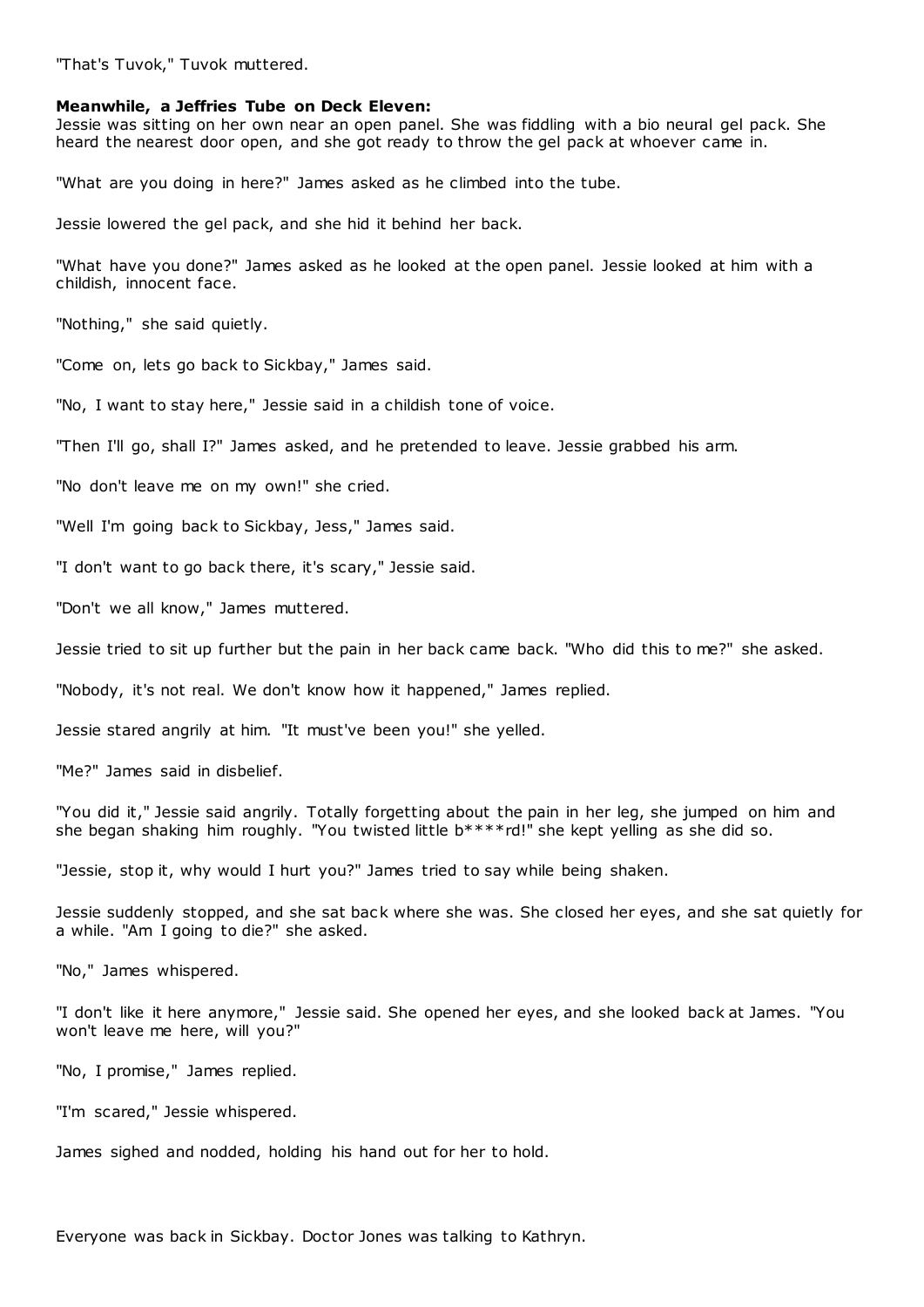"If I can keep them here I can keep treating them. But I'm not too sure about James and Emma," Doctor Jones said.

"What do you mean?" Kathryn asked.

"Every time one of their kinds of injuries comes up, they lose a lot of blood. We can't keep replicating it. One other thing, James and Jessie have disappeared," Doctor Jones replied.

"Don't worry Doc, they're probably just snogging somewhere, about to make more revenge babies," Tom laughed. He looked around like if he was expecting everyone else to laugh, but no-one did. Kathryn made a mental note to set the helm on fire again later.

"Somehow I doubt it. Jessie is re-living what happened when they were both locked in that awful jail," Doctor Jones said.

"It was only a joke," Tom moaned.

"A very sad one too," Lilly said.

"Well the Lillyia will be back in three days. Do you think you'll be able to last this long?" Kathryn asked.

"Providing that Emma and James don't get anymore of these injuries, yes," Doctor Jones replied.

Jessie had passed out in James' aems. She was sweating and grimacing, her skin pale. James every now and then kept shuffling to the left, which would take an abnormal amount of energy out of him every time. The next one got him to the tube shaft door, but it made him so dizzy the tube span around him. He closed his eyes and he pretended to be somewhere else.

Jessie chose that moment to wake up again. "What the hell am I doing here?" she asked.

"We're kinda trapped in here," James replied without even opening his eyes.

"Er, how?" Jessie asked.

"I dunno, I can't move much," James mumbled.

Jessie eyed him with great worry, she looked down and immediately noticed the bandages around his wounds were stained with red. "We've been in here a day and nobody's found us yet?" Jessie stammered furiously.

James shrugged his shoulders. "I don't get it either."

# **The Bridge:**

"Captain, we're being hailed," Tuvok said.

"By who?" Kathryn asked.

"The Lillyia," Tuvok replied.

"The F9? There's no way the Z5 can contact us when they're two days away," Kathryn said.

"It is the Z5," Tuvok said.

"Er.. on screen," Kathryn commanded.

The viewscreen changed to show Lena and co on the Z5 Bridge.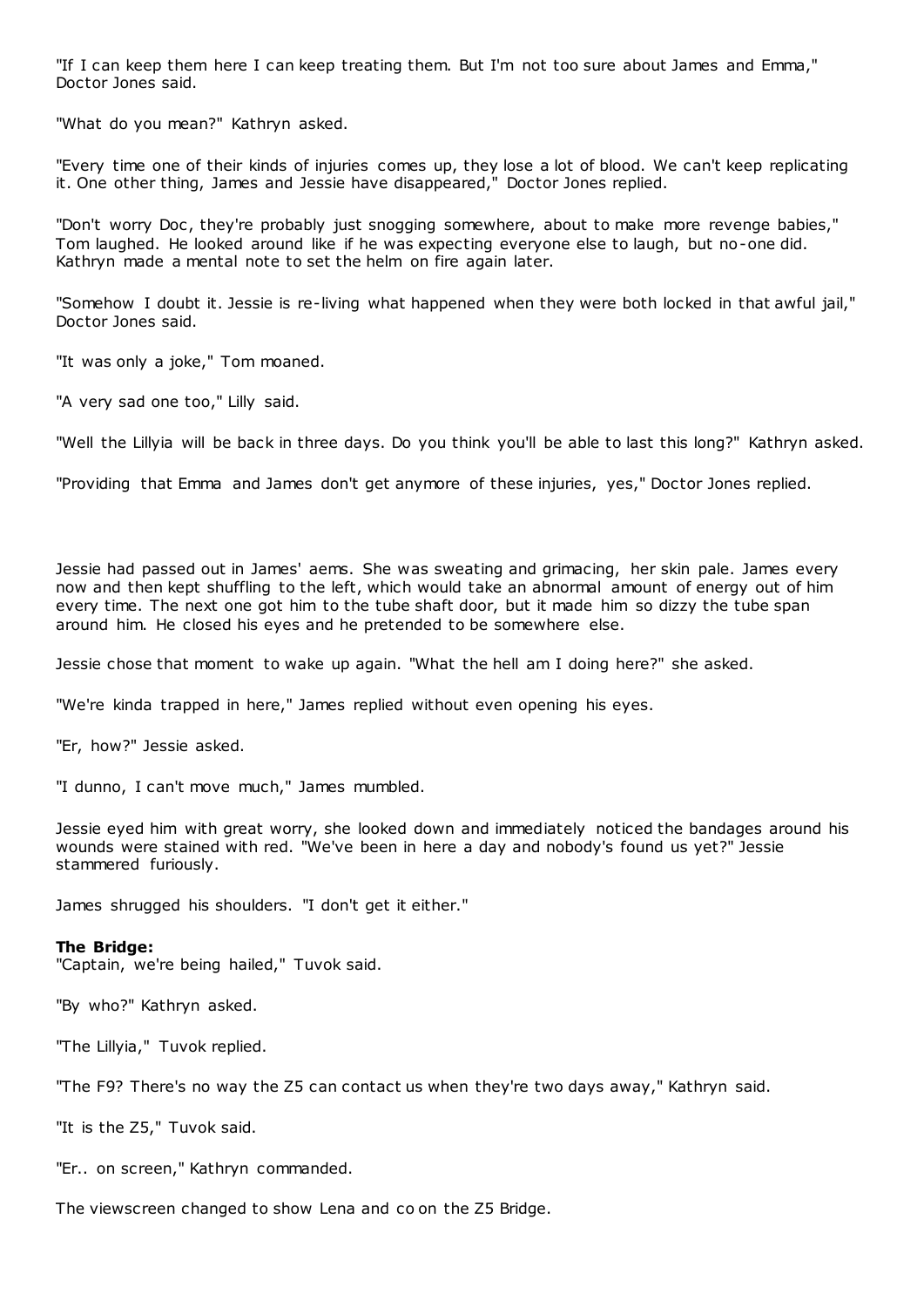"Hey, mum. Good news," Lena said.

"Wait a sec, how can you contact us from this distance?" Kathryn asked.

"Those aliens on the planet gave us this thing to boost our communications systems. Anyway I've told them what's going on, and they're working on it now," Lena replied.

"May I ask how?" Kathryn asked.

Lena was about to answer, stalled, then looked down at a PADD in her hand. "Something about a punishment Lilly got, wasn't compatible with human physiology. They had tried multiple different versions of their torture serum so at least one would take, not realising it takes longer to do things. They think when she and the others were captured by the crazy shapeshifter, he gave it to them as well. Anyway, we have the cure for it," Lena replied.

Dave shook his head a little impatiently. "It comes in waves. They could be fine for hours, days and then bam, the punishment kicks in again."

"Yes, Doctor Jones hasn't reported as much injuries," Kathryn said.

Lena winced, "they did say the longer the gap is, the more intense the pain or whatever is."

"So what do we have to do?" Chakotay asked.

"We're transmitting the cure to Sickbay now. Doc should know what to do," Lena replied.

Chakotay nodded, "good job."

"Well, we'd better go. See you in two days," Lena said. The viewscreen switched off.

"Inform Doctor Jones," Kathryn commanded.

"Aye Captain," Chakotay replied.

# **Back in the Jeffries Tube:**

Both James and Jessie were sitting in silence, both with very little energy left. James put his hand to his forehead. Jessie watched him.

"What's wrong?" she asked.

"Just a little headache coming on," James replied. The pain in his head got worse and worse, it started to feel like something sharp was hitting him. "Ok, maybe not."

"Oh my god," Jessie stammered.

James felt the side of his head, blood was starting to pour down each side of his head as the pain got worse. It started to feel like somebody was slowly sticking knives in his head. It wasn't long until he collapsed.

# **Sickbay:**

Meanwhile Emma was getting the same thing, she collapsed on the biobed. Tom screamed in agony as his hands began to burn. Everyone else had already passed out from theirs.

The Doctor hurriedly worked at his station while Lee tried to put out the flames. A red shimmery dust settled from the ceiling, and the visible wounds began to close up and the fire vanished. The Doctor sighed in relief.

# **Bridge:**

In: "Captain, I believe it's working."